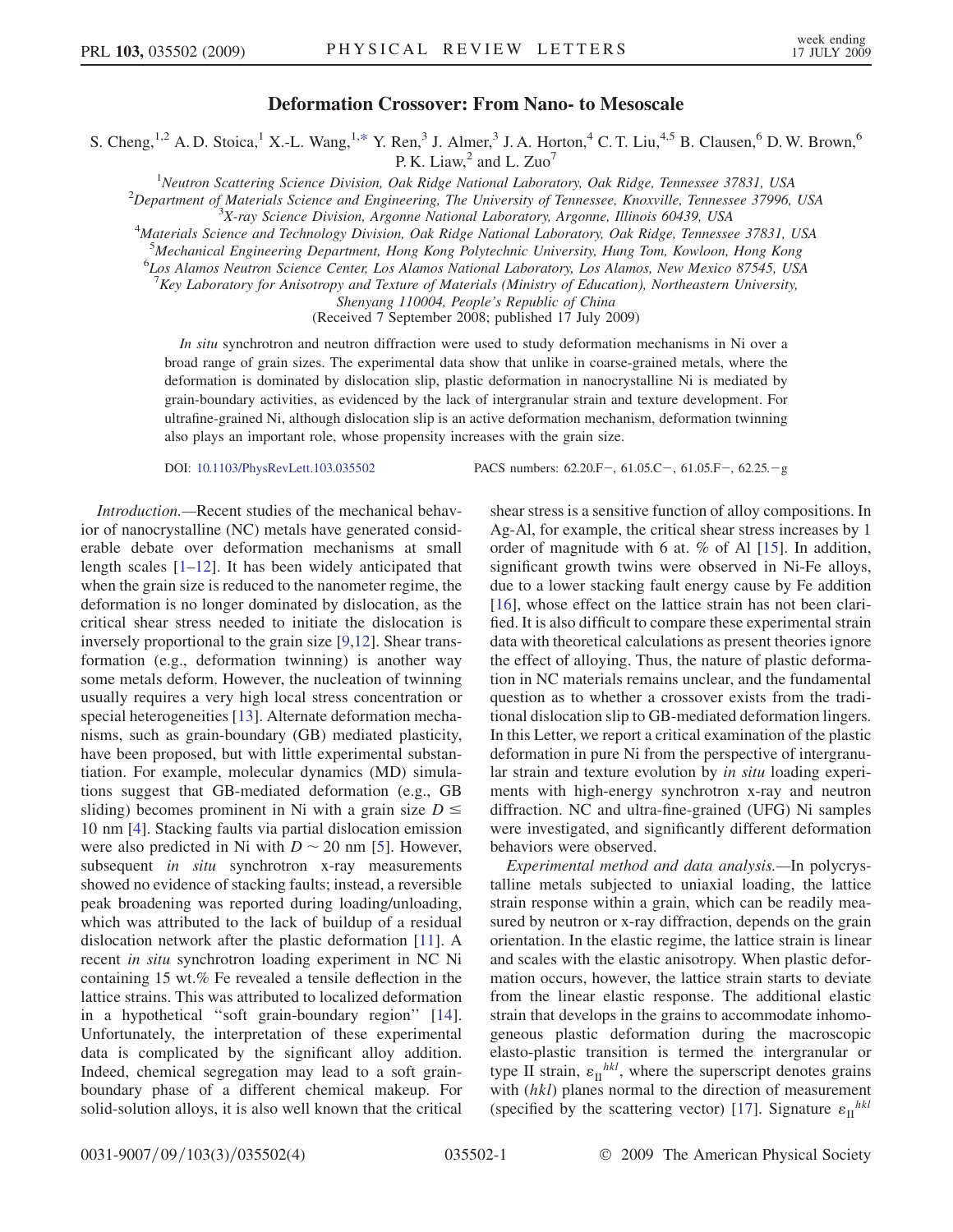develops due to the activation of select slip planes. In coarse-grained (CG) *fcc* metals under tensile deformation, for example, a tensile and compressive intergranular strains develop in  $\langle 200 \rangle$ //LD and  $\langle 220 \rangle$ //LD grains, respectively [[17](#page-3-11)], where LD designates the loading direction. This is a direct result of the crystal elastic and plastic anisotropy [[18](#page-3-12)[–20\]](#page-3-13). The  $\langle 111 \rangle$ /*LD* grains, on the other hand, show a minimal intergranular strain. Meanwhile, a characteristic texture also develops during deformation as grains rotate toward  $\langle 111 \rangle$ /*LD* and to a lesser extent toward  $\langle 200 \rangle$ //LD while the population of  $\langle 220 \rangle$ //LD grains is depleted [[17](#page-3-11)[–19](#page-3-14)[,21\]](#page-3-15).

Thus, in situ loading studies of the intergranular strain and texture evolution provide unique insights and have been used as fingerprints for understanding deformation behaviors. Neutron and high-energy synchrotron radiation are highly penetrating for most engineering materials, ensuring that the measurements are representative of the bulk. Additionally, the scattering geometry with neutron and high-energy synchrotron measurements allows easy access of  $\varepsilon_{\text{II}}^{hkl}$  for desired grain orientations.

Ni samples of 99.5% purity with different grain sizes were obtained from Integran Technologies, Inc. (Canada). The as-received samples contained no preexisting twins, as confirmed by transmission electron microscopy (TEM). Three samples were studied by in situ synchrotron and neutron diffraction, with a nominal grain size of 20 (A), 100  $(B)$ , and 1000  $(C)$  nm. Lattice strain data were collected in stepwise scans during quasistatic loading and unloading (with a strain rate of  $\sim 10^{-5}$  s<sup>-1</sup>). The stressstrain curves from the synchrotron experiments are shown in Fig.  $1(a)$ .

The evolution of intergranular strain and texture was quantified using two index parameters. For each reflection (hkl), an intergranular strain index is defined as  $\Delta^{hkl}$  =  $\langle |\varepsilon_{\text{II}}^{hkl}| \rangle_{\psi} = \langle |\varepsilon_{\text{exp}}^{hkl} - \varepsilon_{\text{cal}}^{hkl}| \rangle_{\psi}$ , where  $\psi$  is the azimuthal angle between the scattering vector and LD, and  $|\varepsilon_{\text{exp}}^{hkl} - \varepsilon_{\text{cal}}^{hkl}|$  describes the deviation of the experimental strain value from the linear elastic behavior. The texture index is defined similarly,  $\Pi^{hkl} = \langle |I_{\text{exp}}^{hkl} - I_{\text{ref}}^{hkl}| \rangle_{\psi}$ , where  $I_{ref}^{hkl}$  is the reference intensity before loading.

*Results.*—Figure [1\(b\)](#page-1-0) shows  $\langle \Delta^{hkl} \rangle$ , the intergranular strain index  $\Delta^{hkl}$  averaged over the first three diffraction peaks: (111), (200), and (220). For all samples, small residual stresses were present, but they were quickly relaxed after initial loading. As the plastic deformation proceeded, completely different loading behaviors were observed in NC and UFG samples. Significant  $\varepsilon_{II}^{hkl}$  develops in UFG samples  $B$  and  $C$ , which increases with increasing plastic deformation. In stark contrast, NC sample A showed little  $\varepsilon_{\text{II}}^{hkl}$  development up to 3% of macroscopic strain, corresponding to about 2% of plastic strain, as shown in the inset of Fig. [1\(b\)](#page-1-0).

The contrasting deformation behaviors were also manifested in the texture development, as illustrated in Fig. [1\(c\)](#page-1-0) with  $\langle \Pi^{hkl} \rangle$  (again, averaged over the first three



<span id="page-1-0"></span>FIG. 1 (color). (a) Macroscopic stress-strain curves of three Ni samples measured during in situ synchrotron diffraction experiments. (b) The intergranular strain index  $\langle \Delta^{hkl} \rangle$  and (c) the texture index  $\langle \Pi^{hkl} \rangle$  of Ni samples as a function of macroscopic strain. Both indices are average values over the first three reflections (111), (200), and (220). The insets show  $\langle \Delta^{hkl} \rangle$  and  $\langle \Pi^{hkl} \rangle$  as a function of the plastic strain. For each sample, two loading cycles are demonstrated. Samples A and B broke during the second load. For sample C,  $\langle \Delta^{hkl} \rangle$  showed some relaxation after the second unload.

reflections). The variation of  $\langle \Pi^{hkl} \rangle$  during elastic deformation indicates the level of measurement precision. A linear growth is seen for  $\langle \Pi^{hkl} \rangle$  of UFG samples, whereas for the NC sample, the  $\langle \Pi^{hkl} \rangle$  was nearly constant during plastic deformation, except for a small jump at the beginning. Notice that  $\varepsilon_{II}^{hkl}$  stayed at minimum throughout the deformation process. Thus, while the small jump suggests that slight grain rotations might have occurred at the onset of plastic deformation in NC Ni, the constant texture index thereafter confirms the lack of dislocation activities during plastic deformation, which would have induced a steady rotation of grains. Together, the evolution of intergranular strain and texture provided clear evidence that, unlike in CG Ni, plastic deformation in NC Ni is limited to the grain boundaries as Ni grains deformed only elastically.

The texture developed in the UFG Ni is characterized by the strong buildup of  $\langle 111 \rangle$ /LD, a moderate increase of  $\langle 200 \rangle$ //LD, and depletion of  $\langle 220 \rangle$ //LD, which is typical of the tensile texture due to dislocation slip, as in CG Ni [\[17–](#page-3-11)[19,](#page-3-14)[21\]](#page-3-15). As to  $\varepsilon_{\text{II}}^{hkl}$ , although significant  $\varepsilon_{\text{II}}^{hkl}$  was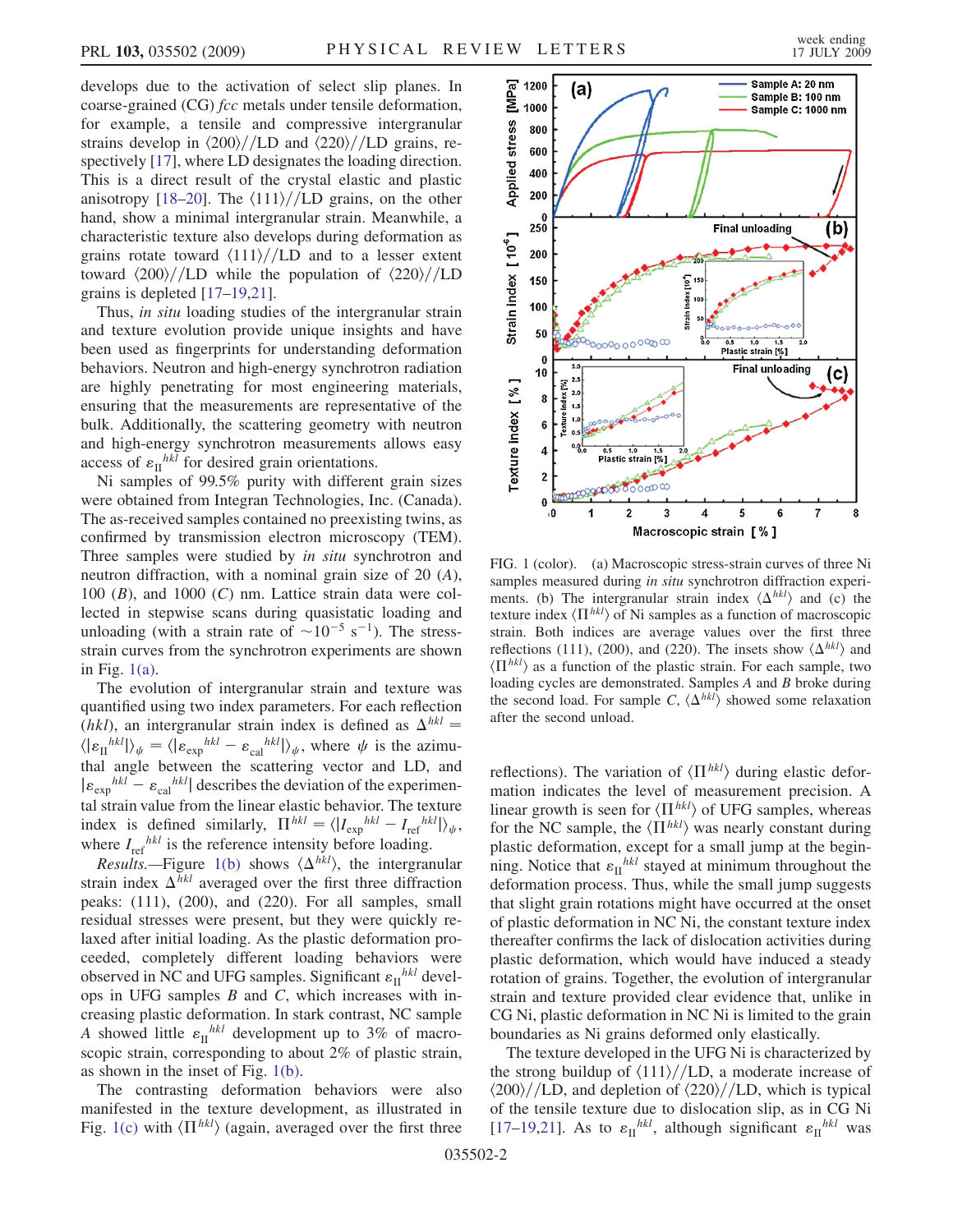observed, the  $\psi$  dependence of  $\varepsilon_{\text{II}}^{hkl}$  for samples B and C do not behave the same as their CG counterparts. For example, the residual  $\varepsilon_{II}^{200}$  (after unloading) was tensile in the transverse direction (TD), but compressive in LD. The latter observation, which was also verified by our in situ neutron diffraction experiment, is markedly different from the behavior of CG fcc metals, where a tensile  $\varepsilon_{II}^{200}$  appears in both LD and TD, with a somewhat higher value in LD [\[18](#page-3-12)–[20](#page-3-13)]. Figure [2\(a\)](#page-2-0) summarizes residual  $\varepsilon_{\text{II}}^{200}$  from *in situ* neutron and x-ray measurements for UFG and CG Ni at different strain levels. It can be seen that, with increasing macroscopic strain, the residual  $\varepsilon_{II}^{200}$ for the UFG Ni samples increase in TD but decrease in LD. Figure [2\(b\)](#page-2-0) compares  $\varepsilon_{II}^{200}$  of NC, UFG, and CG Ni at 2% strain level, where the abnormal behavior of  $\varepsilon_{II}^{200}$  (com-



<span id="page-2-0"></span>FIG. 2 (color). (a) A summary of the (200) residual intergranular strains (upon unloading) in Ni samples with different grain sizes. (b) The (200) residual intergranular strains as a function of the grain size at  $2\%$  strain, which were estimated from Fig.  $2(a)$ by interpolation. In UFG samples, while significant intergranular strains were found, their behaviors in longitudinal (red color) and transverse (blue color) directions are different, demonstrating that other deformation mechanisms are also operating in the UFG regime.

pressive in LD) in the UFG regime is clearly demonstrated. This result shows that  $\varepsilon_{II}^{hkl}$  of UFG Ni was significantly relaxed in LD, suggesting that other deformation mechanisms are also operating in the UFG regime.

It has been established that deformation twins can effectively relieve or even reverse  $\varepsilon_{\text{II}}^{hkl}$  in LD [[22](#page-3-16),[23](#page-3-17)]. To search for evidence of twinning, we conducted extensive TEM examinations of all of our Ni samples after in situ tensile testing. For the NC sample, little microstructure change was detected, with no apparent evidence of a dislocation network or twinning after a 2% plastic strain, consistent with previous TEM studies [\[24\]](#page-3-18). In UFG Ni samples, however, both dislocations and extensive deformation twins were observed. Figure [3\(a\)](#page-2-1) shows the microstructure of sample B after subjecting to  $\sim 6\%$  tensile strain. Both dislocation activities (e.g., indicated by the arrows) and deformation twins can be readily seen. Similar features were found in UFG sample C. In the CG Ni sample, only dislocations were observed, as expected. Over the large number of UFG grains ( $>1000$ ) examined, the deformation twins were more likely to appear in the larger grains than in the smaller ones. This is illustrated by Fig. [3\(b\),](#page-2-1) where the fraction of UFG grains containing deformation twins is plotted as a function of the grain size. From these TEM observations, clearly twinning plays a significant role in the deformation of UFG Ni. The observed reversal of residual strains in LD is consistent with deformation twinning. It is also noteworthy that an unusual  $\varepsilon_{\text{II}}^{hkl}$  and deformation twinning were observed in UFG Ni subjected to cyclic loading [\[25\]](#page-3-19).

Discussions.—The lack of  $\varepsilon_{\text{II}}^{hkl}$  and texture development in sample A indicates GB-mediated plastic deformation in NC Ni. Coble creep is a well-known GB-mediated deformation mechanism, but this typically happens at high temperature, where the materials exhibit low strength and high rate sensitivity [\[26](#page-3-20)[,27\]](#page-3-21). Our experiment was conducted at room temperature under quasistatic loading condition, where the sample reached a high strength of more than 1 GPa. Thus, the GB-mediated plastic deformation seen here cannot be attributed to Coble creep.

Leading theories by MD simulations predicted several deformation mechanisms, such as GB sliding [[2](#page-3-22)[–4\]](#page-3-5) or emission of partial dislocations from GBs [[5\]](#page-3-6). However,

<span id="page-2-2"></span>

<span id="page-2-1"></span>FIG. 3. (a) Microstructure of UFG sample B after subjecting to  $\sim 6\%$  tensile strain, where both dislocation activities (D) and deformation twinning  $(T)$  are evident. (b) Fraction of grains containing deformation twins as a function of the grain size.